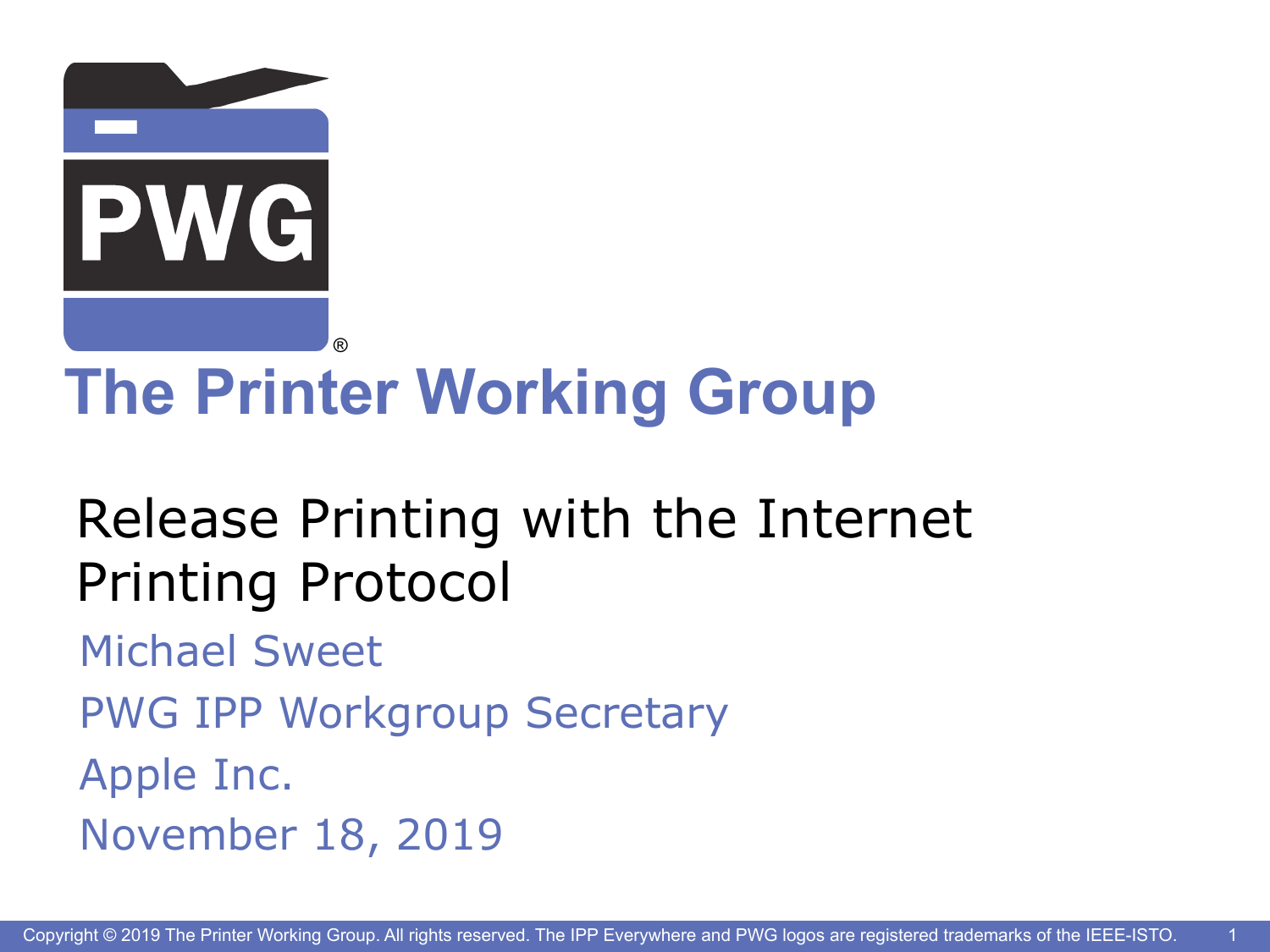#### **Release Printing**



- This presentation provides an overview of common release ("follow me") printing requirements and configurations
- These requirements and configurations can be satisfied using standard protocols and file formats:
	- The Internet Printing Protocol (IPP)
	- The IPP Shared Infrastructure Extensions (INFRA)
	- DNS Service Discovery (DNS-SD)
	- The OAuth Authorization Framework
	- Standard page description file formats like the Portable Document Format (PDF)
- Multiple vendors can independently develop solutions based on those standard protocols and file formats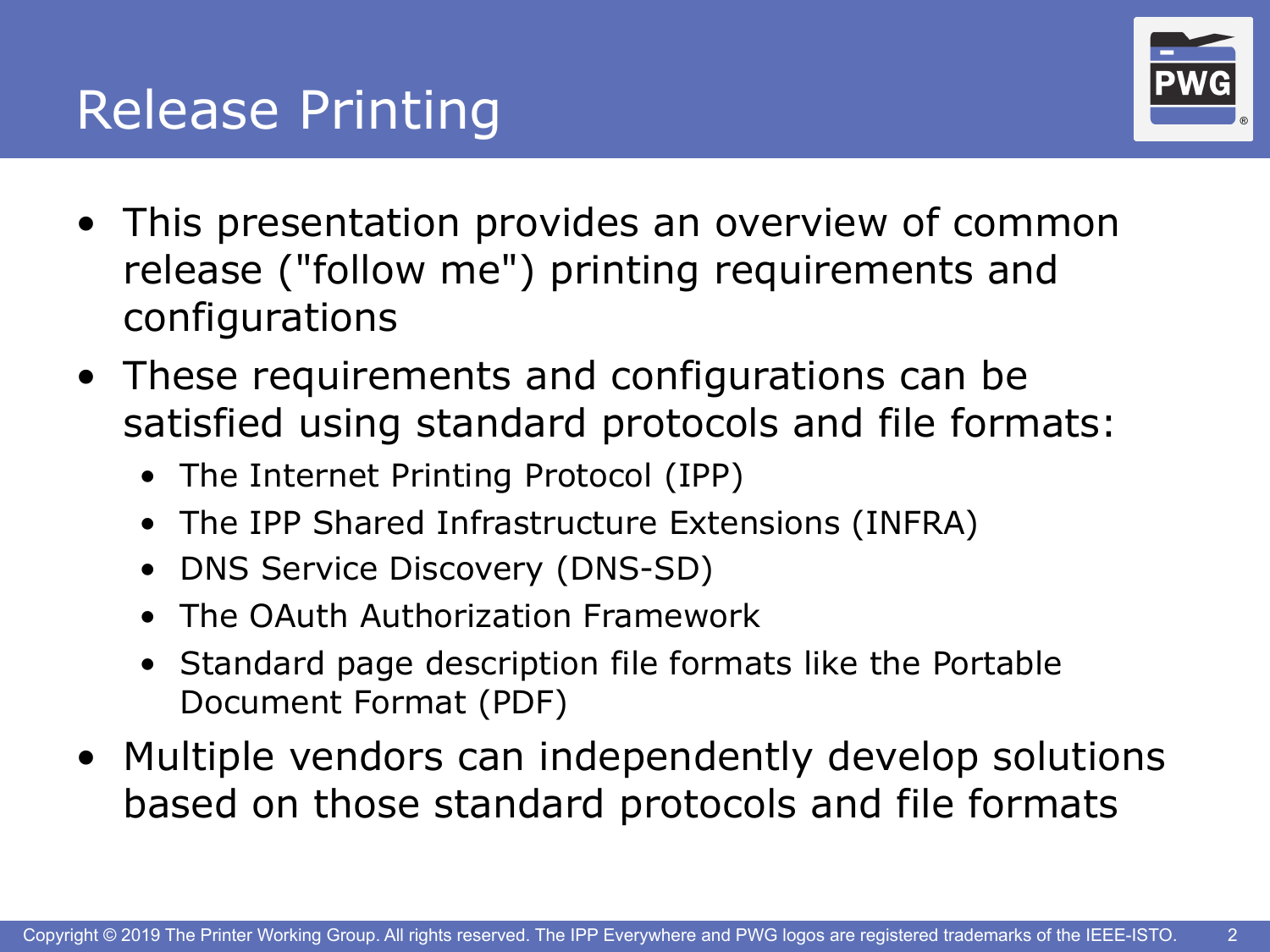#### **Terminology**



- **Access Control**: Limiting access to a Service
- **Accounting**: Collection of metadata to audit, bill, or otherwise report on the origin, processing, and disposition of work done by a Service
- **Authentication**: Proving the identity of the End User
- **Authorization**: Providing authorization to access a Service as an End User
- **End User**: A person or software process acting on behalf of a person
- **Facility**: An office, building, or site that is managed by a single entity or organization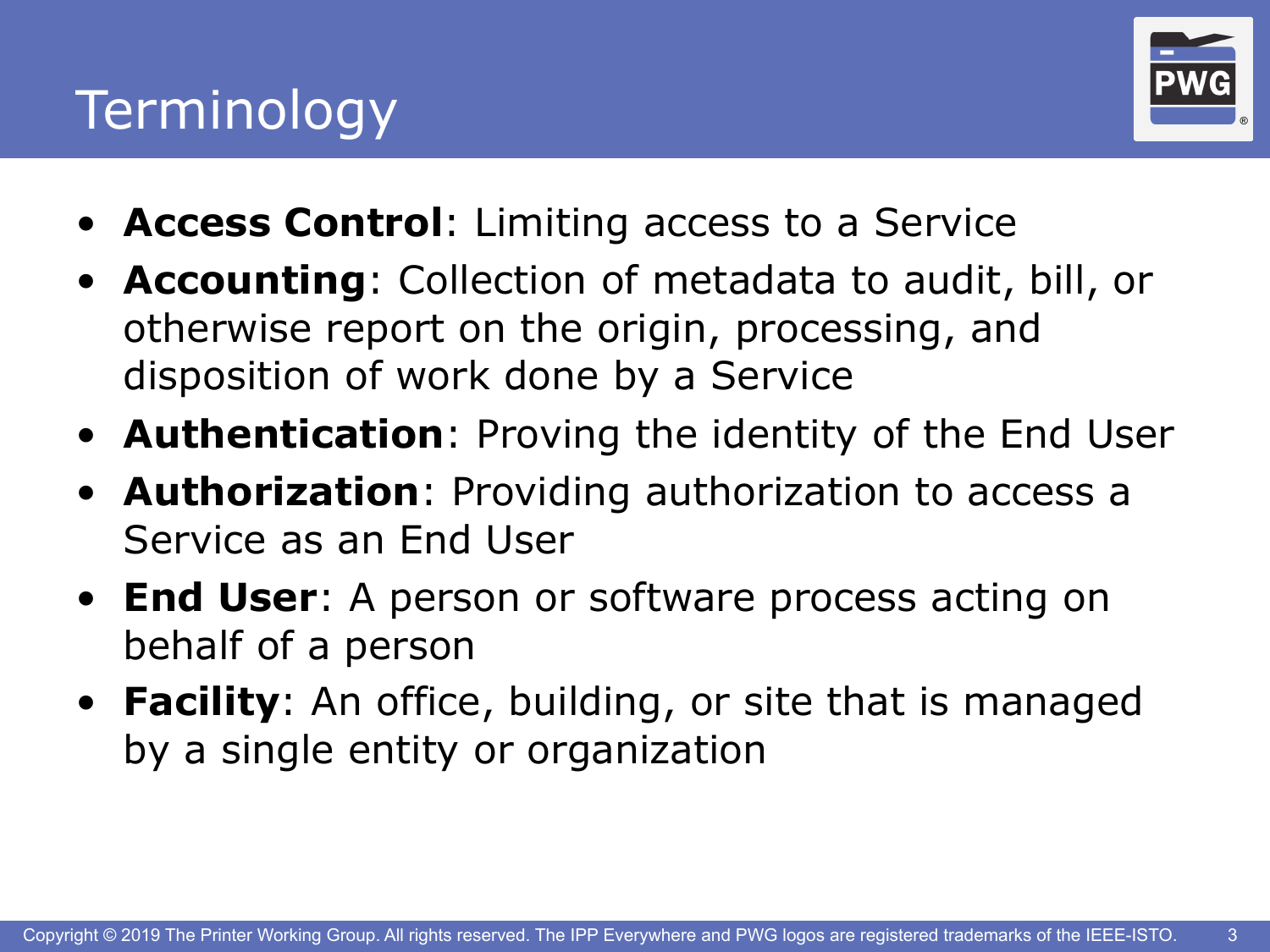

- **Personal Data**: Information related to a person that can be used to identify the person such as a name, email address, government-issued identification, medical information, and so forth
- **Release Printing**: Printing where an End User submits documents to a Print Service and then releases those documents for printing at a printer
- **Service**: A network application that provides data storage, manipulation, presentation, communication or other capability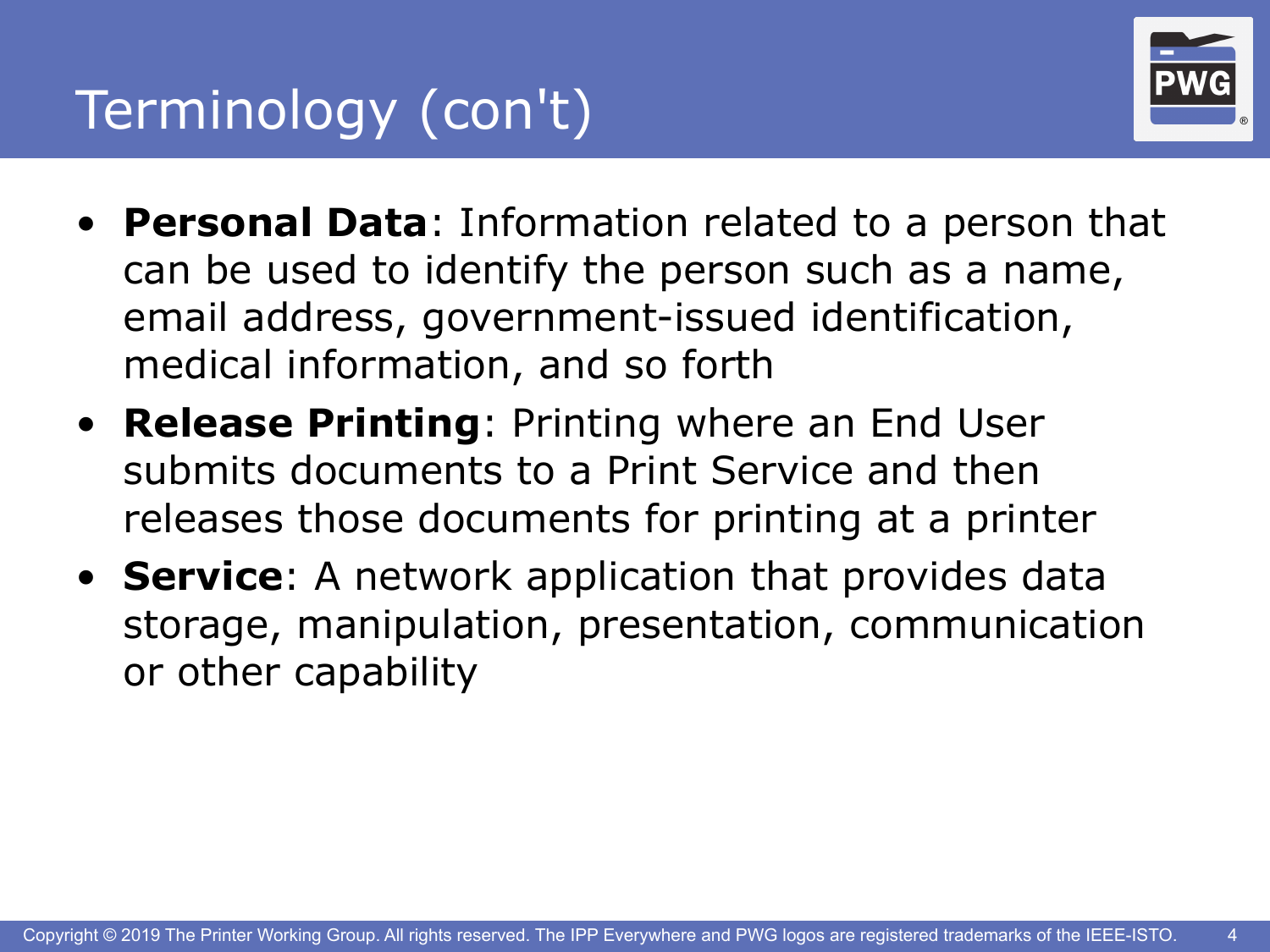#### Common Release Printing Requirements



- All printing goes through a common Print Service
	- Print Service can be running on a server at the local Facility or remotely, e.g., a cloud or organization-wide server
- All printing uses Authentication, Authorization, and Access Control
	- Local or "home" End Users
	- Remote or "guest" End Users
	- *• No anonymous printing*
- All authorization goes through a common Authorization Service
	- End User authentication is separate from authorization
- Access Control is configured on the Print Service and/ or Authorization Service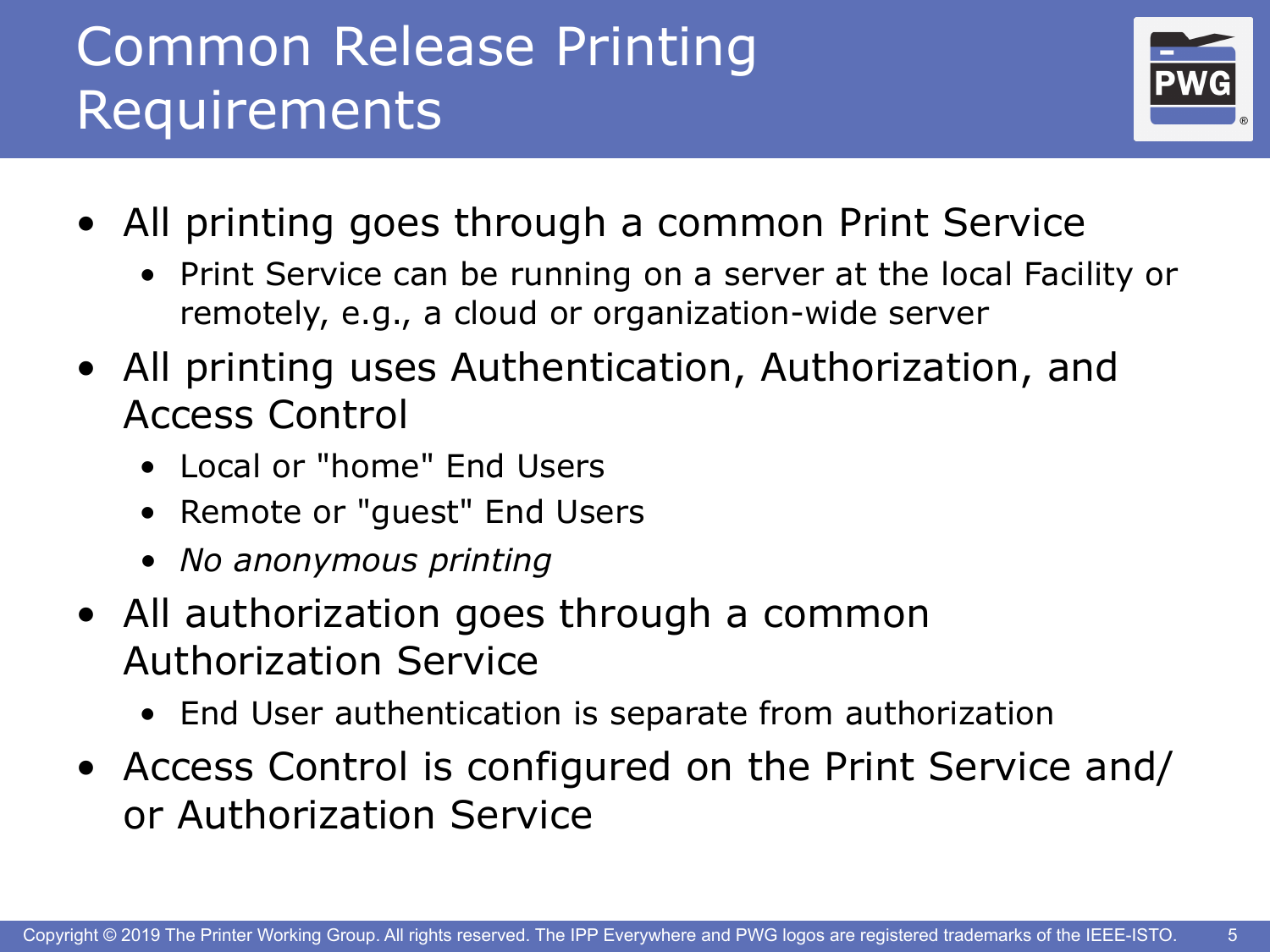### Common Release Printing Requirements (con't)



- End Users print from any application on any mobile or desktop device using the standard print dialog
	- Capabilities are typically common for all managed printers
	- Solutions can also hook into the OS "sharing" interfaces (useful if the Print Service supports higher-level file formats - Word, OpenOffice, etc.)
- All printing usage- media, supplies, storage, and processing - is recorded for billing, maintenance, monitoring, and support
- Nothing is printed until the End User goes to a printer and releases their job(s)
	- "Follow me" printing model
	- Optionally with an additional per-job password/PIN code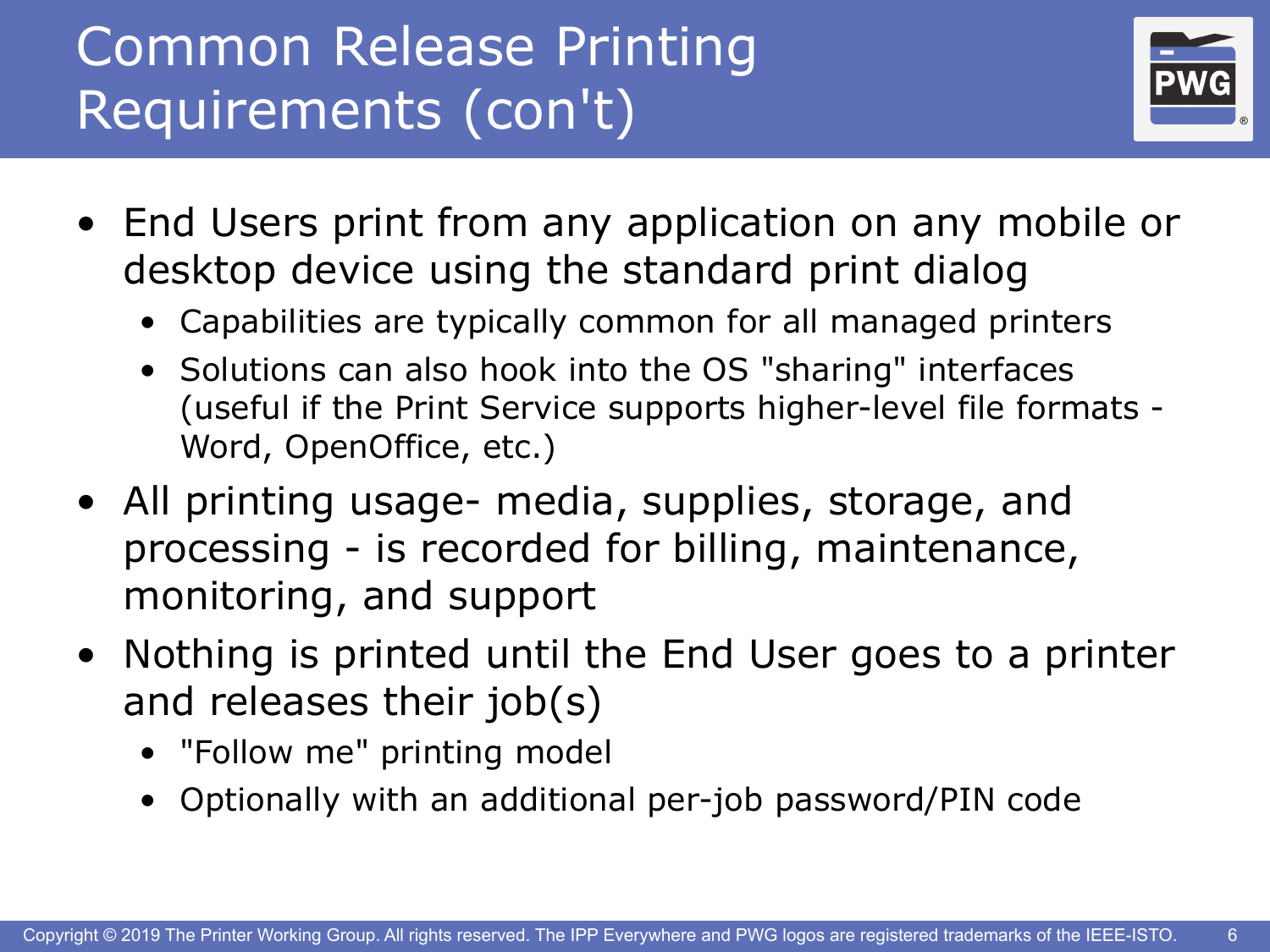### Common Release Printing Requirements (con't)



- Other metadata may be required from the End User and/or their device such as a billing account number, billing user name, operating system name and version, and/or application name and version
- Print Service needs to expose explicit data retention and privacy policies
	- How document data is stored (where, when, etc.)
	- Who has access to the metadata and document data
	- What the metadata is used for
- End Users need to provide explicit consent for any use of Personal Data
	- Research has shown that a small amount of metadata can be used to uniquely identify a person
	- Many countries have strict data privacy laws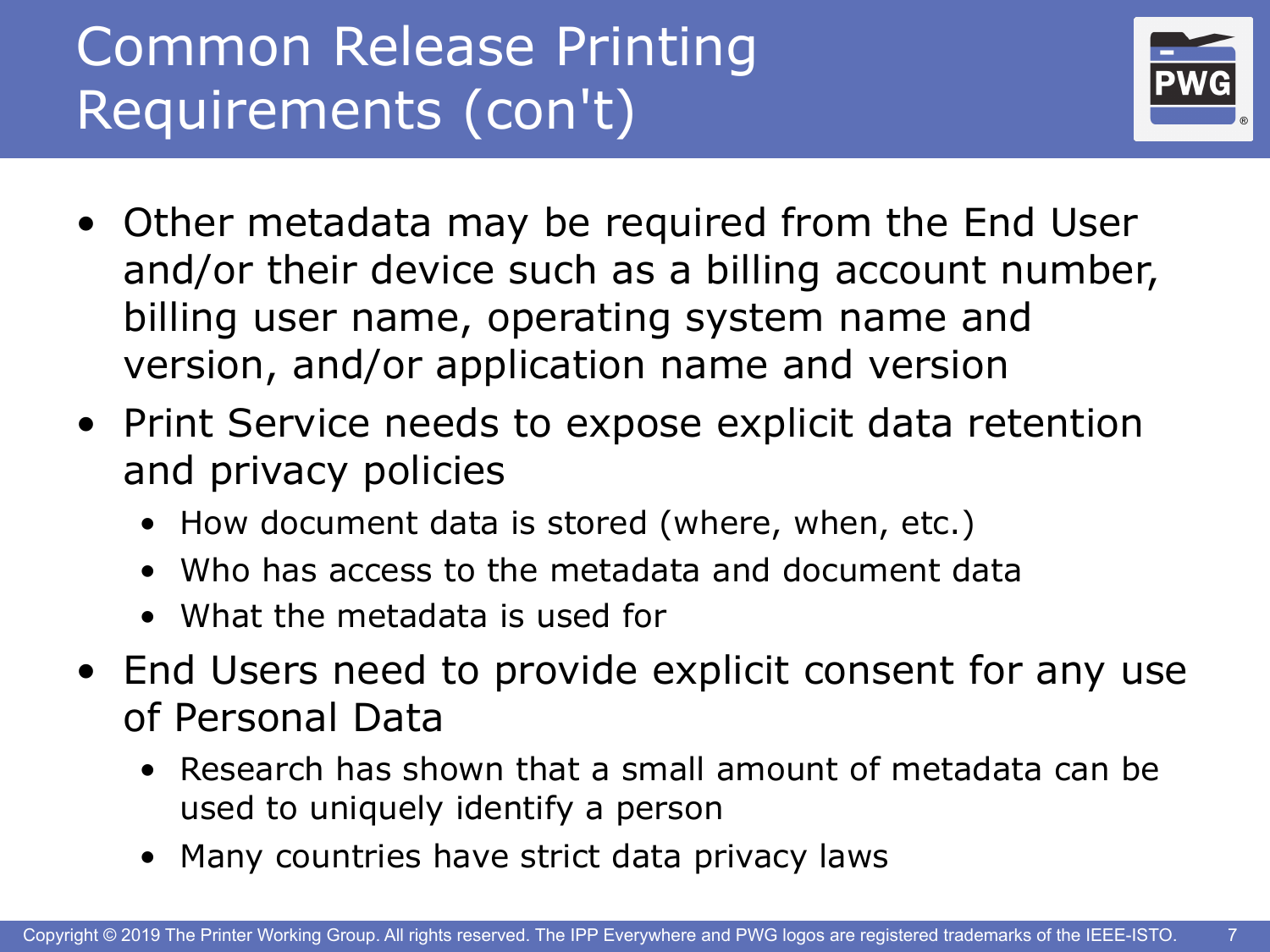#### Common Release Printing **Configurations**



- Common Configurations:
	- Local Print Service and local Authorization Service on a single local network
	- Local Print Service and local Authorization Service on a partitioned local network
	- Local Print Service and remote Authorization Service
		- Single or partitioned local network
	- Remote Print Service and Remote Authorization Service
- Other variations on these configurations are possible
	- Generally cannot do remote Print Service and local Authorization Service due to connectivity issues between Print and Authorization Services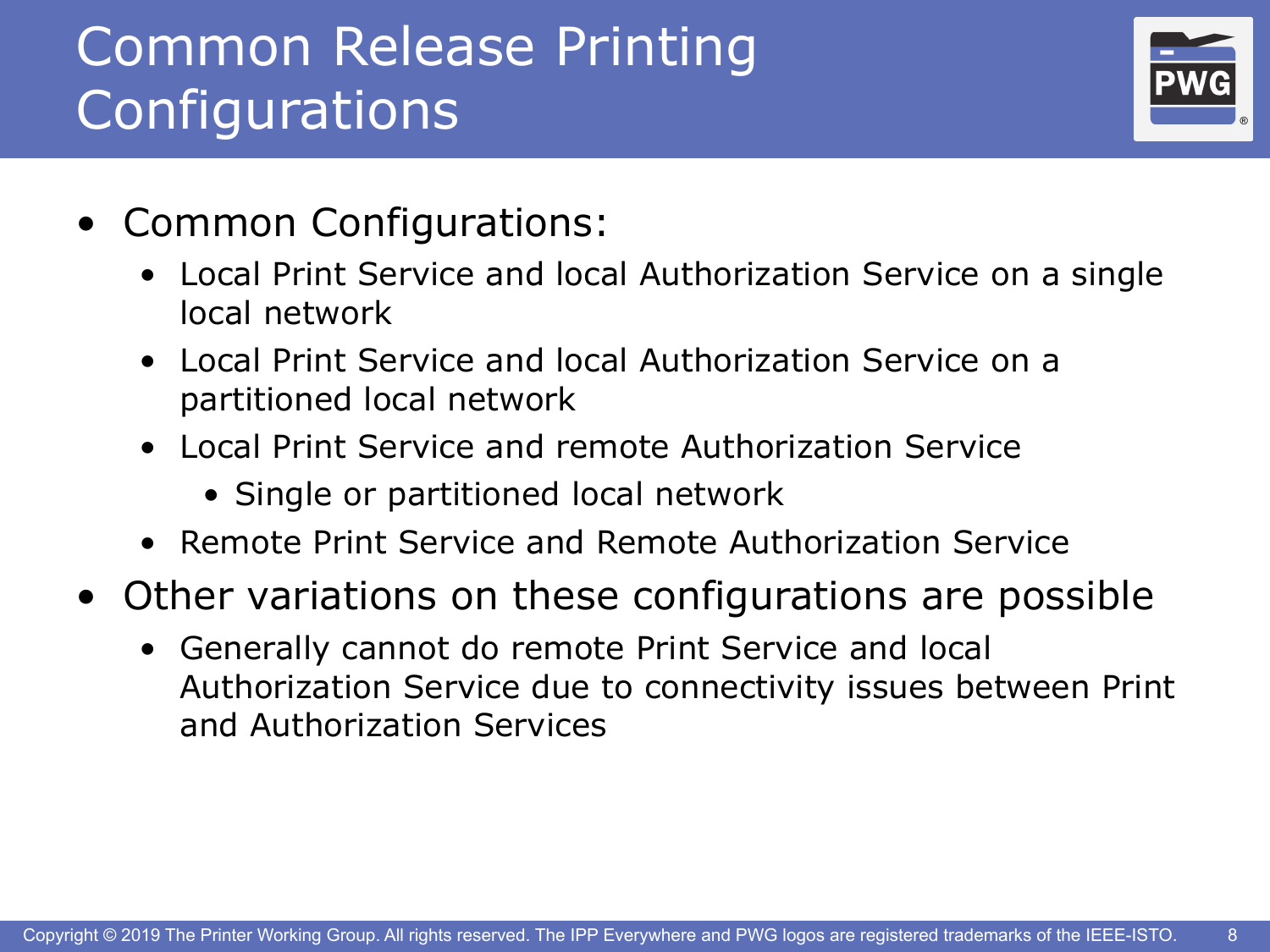### IPP/OAuth Release Printing Configurations



- Clients devices always talk directly to the:
	- OAuth Authorization Service to obtain an authorization token for printing
	- IPP Print Service to get Printer Capabilities, submit Print Jobs, and monitor Print Job status
- The IPP Print Service usually talks directly to the OAuth Authorization Service
	- Validates the authorization token sent by the Client device
	- Some OAuth implementations use JSON Web Tokens (JWTs) that are signed using X.509 certificates which can be validated and introspected without outside communication
- The IPP Print Service sometimes sends Print Jobs directly to the managed printers
	- Printers can also be configured to pull Print Jobs from the IPP Print Service using the IPP Shared Infrastructure Extensions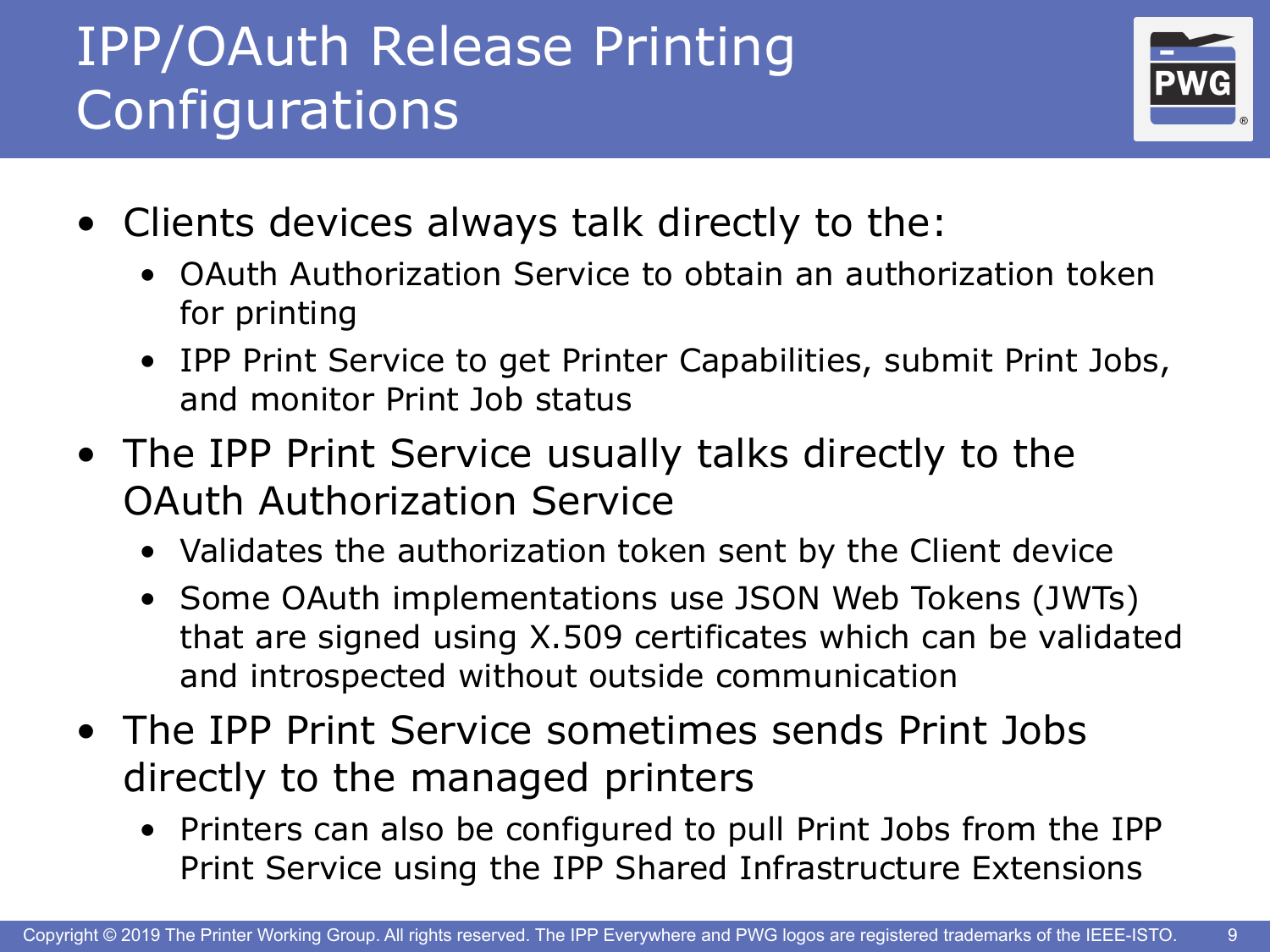### Local Print and Local Authorization (Single Local Network)



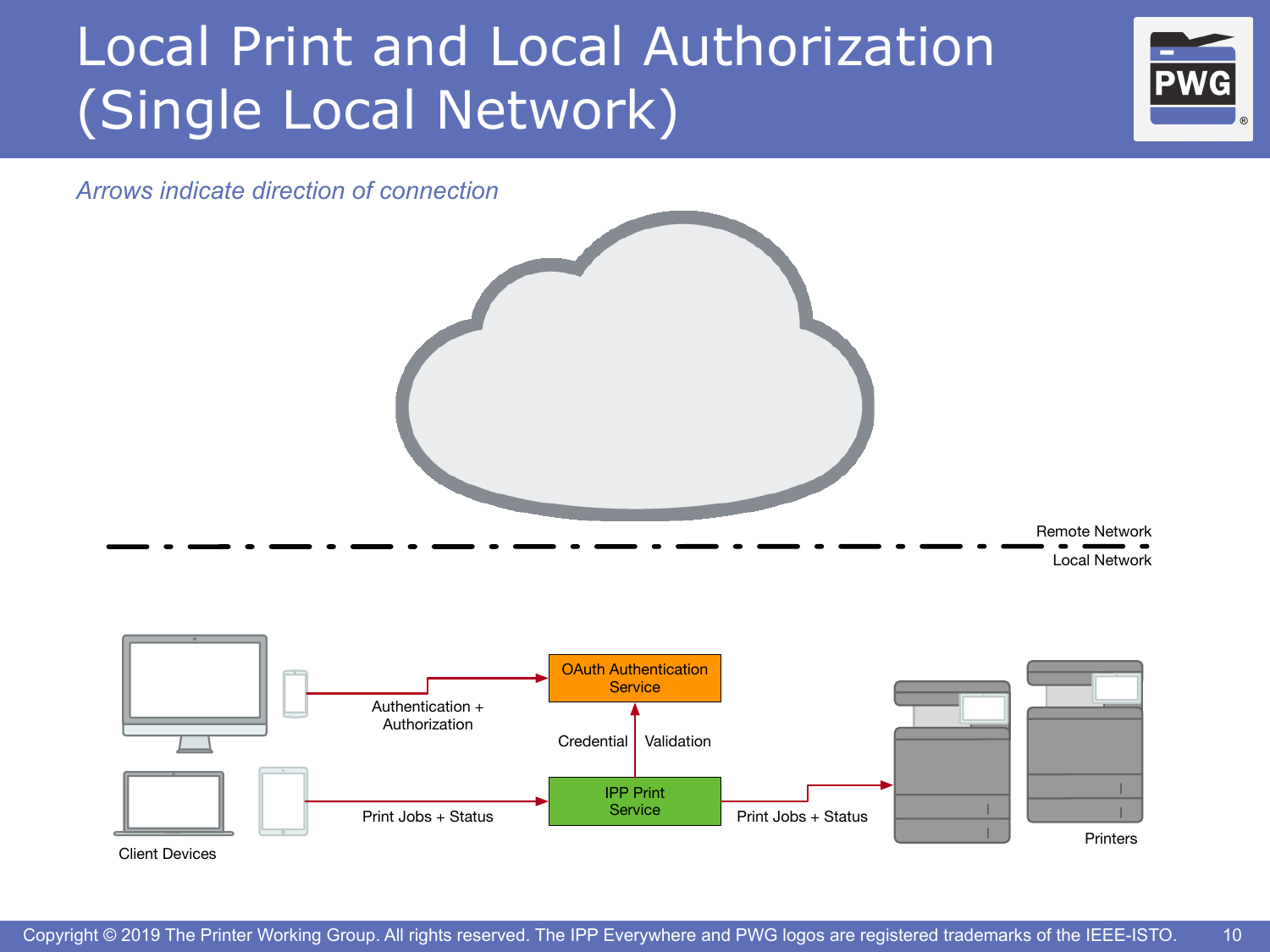#### Local Print and Authorization (Partitioned Local Network)



11

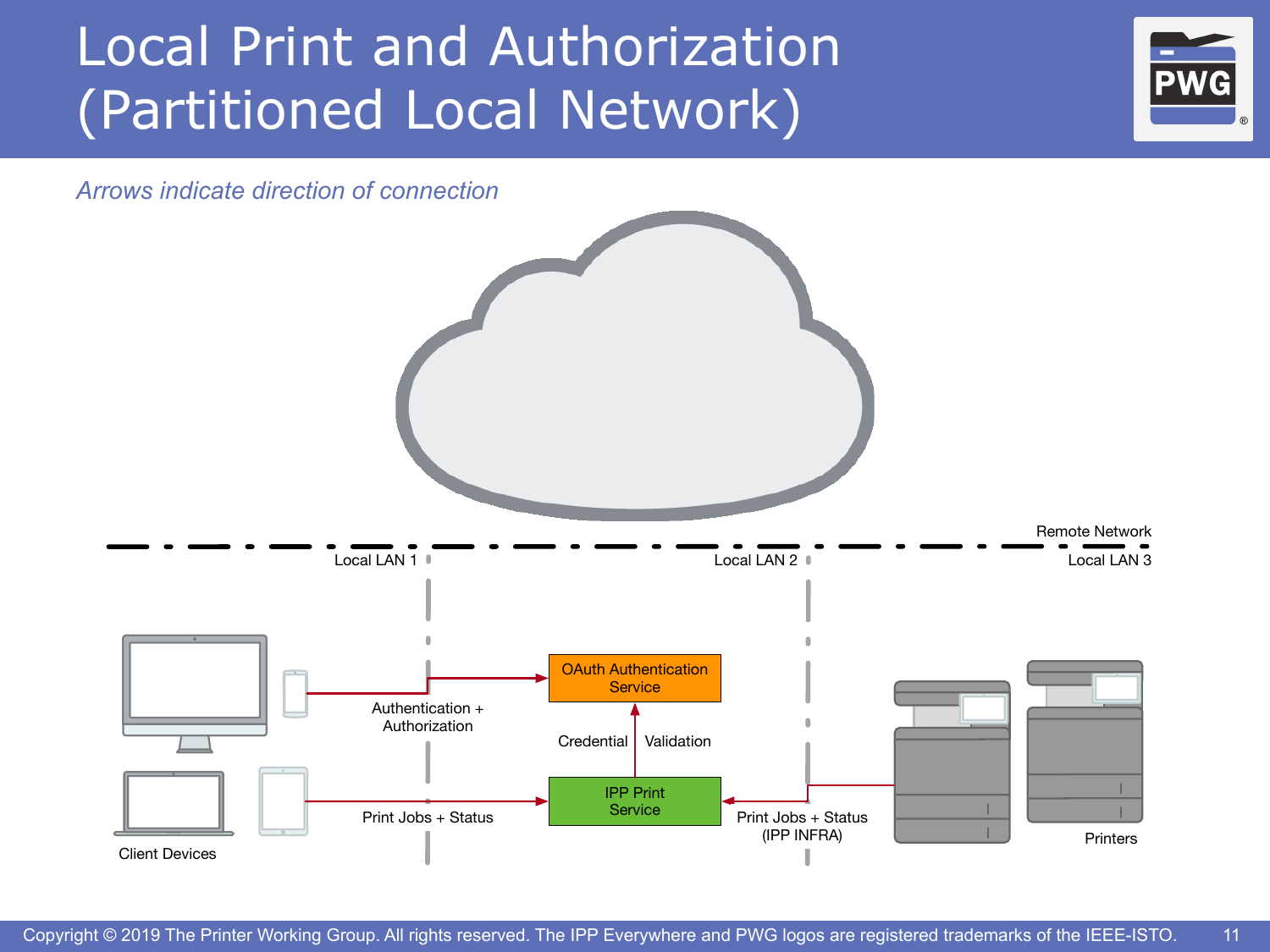

## Local Print and Remote Authorization Pwg

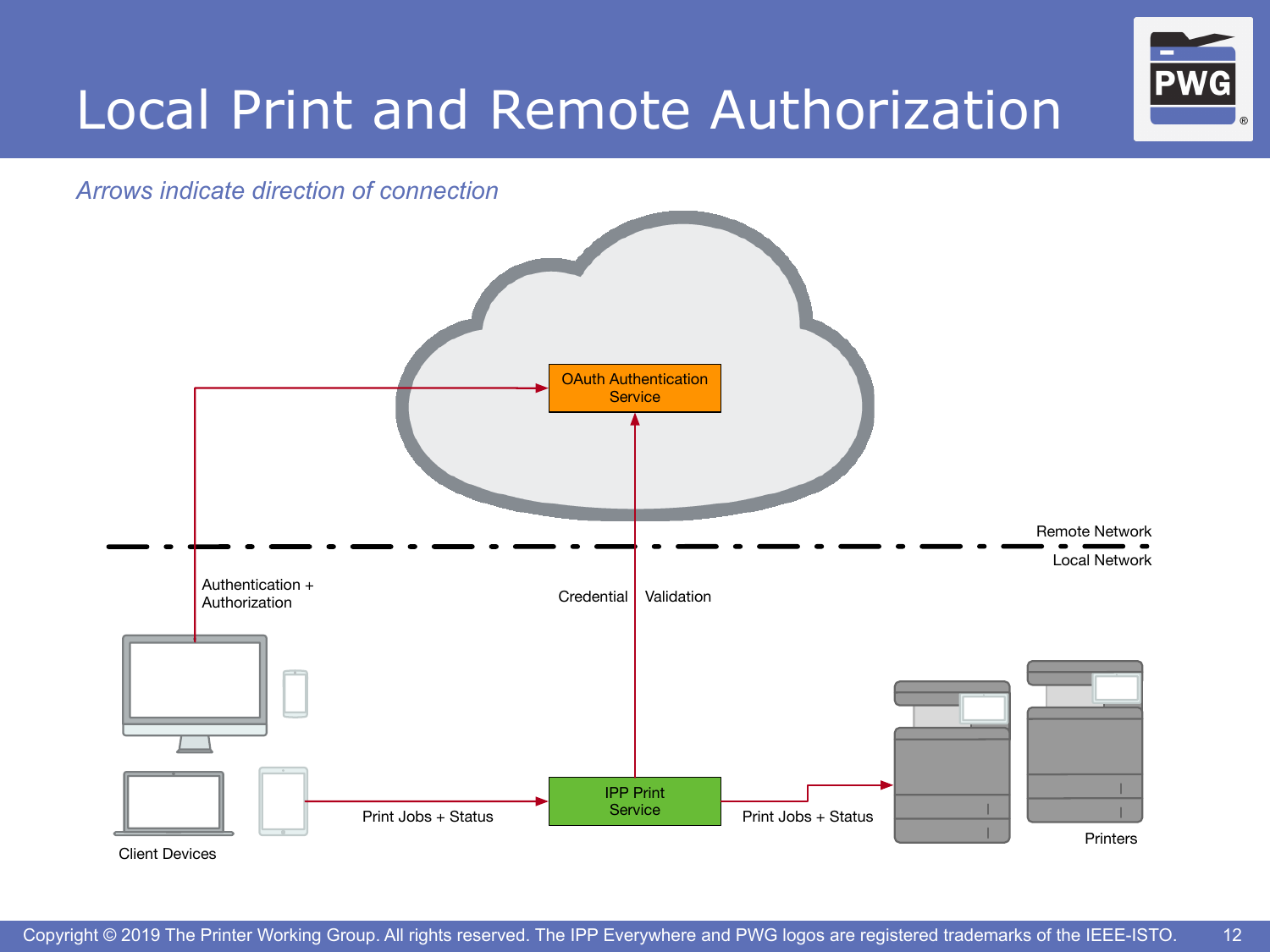

## Remote Print and Authorization **PWG**

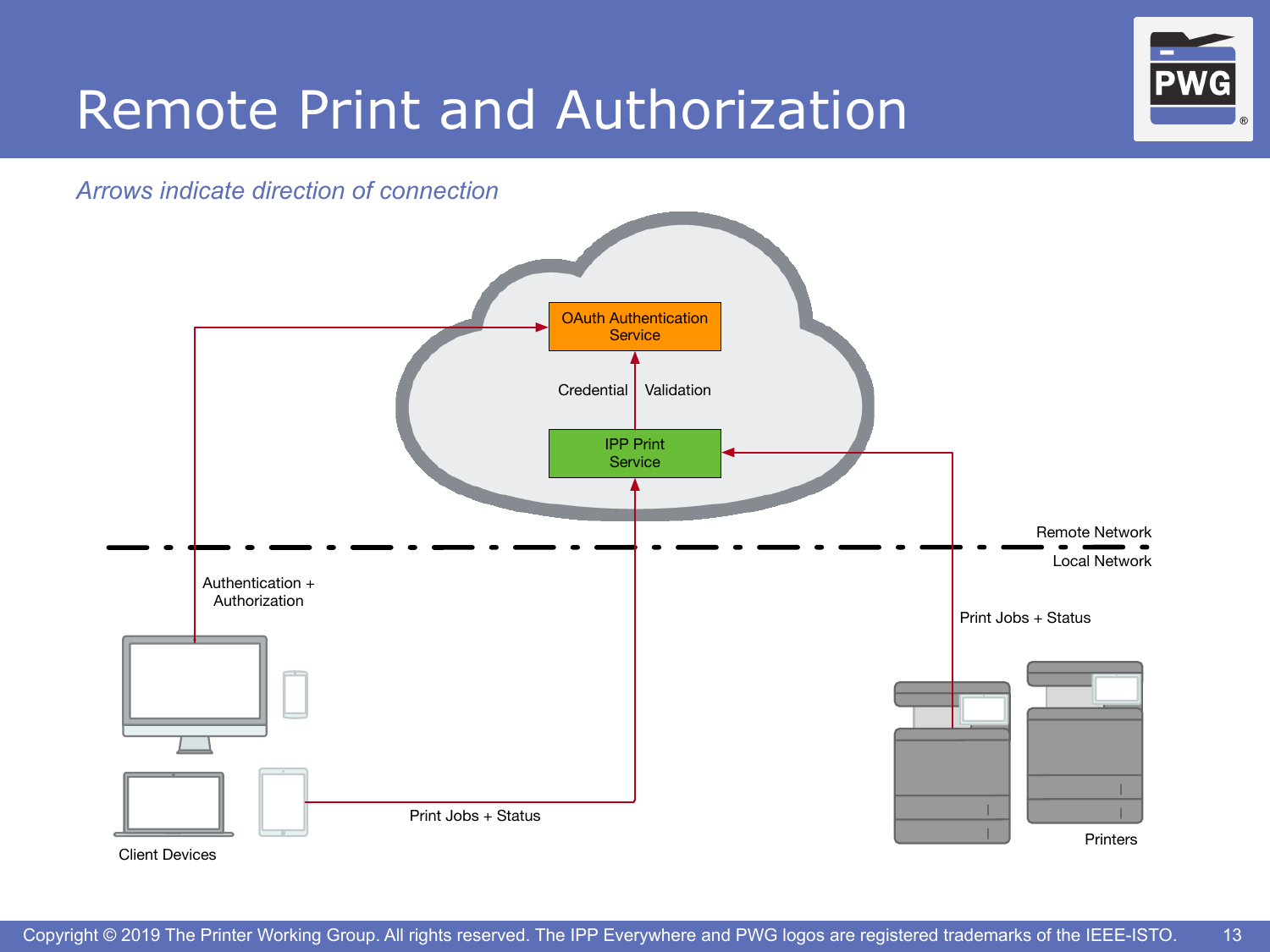#### IPP Print Job Metadata



- Print Options ("Job Ticket")
	- Color mode, copies, duplex, finishings (fold, punch, staple, etc.), media, password/PIN, print quality, print resolution, etc.
- Personal Data
	- Application name and version, authenticated user, billing account, billing user, document name, job name, operating system name and version
- Metrics ("Job Receipt" actual print options, page counts, etc.)
- Document Data (print-ready content/pages)
- Status
	- Job state and detailed reasons
	- Generally the job state will be 'completed' once the job can be released at a printer (differs from direct printing)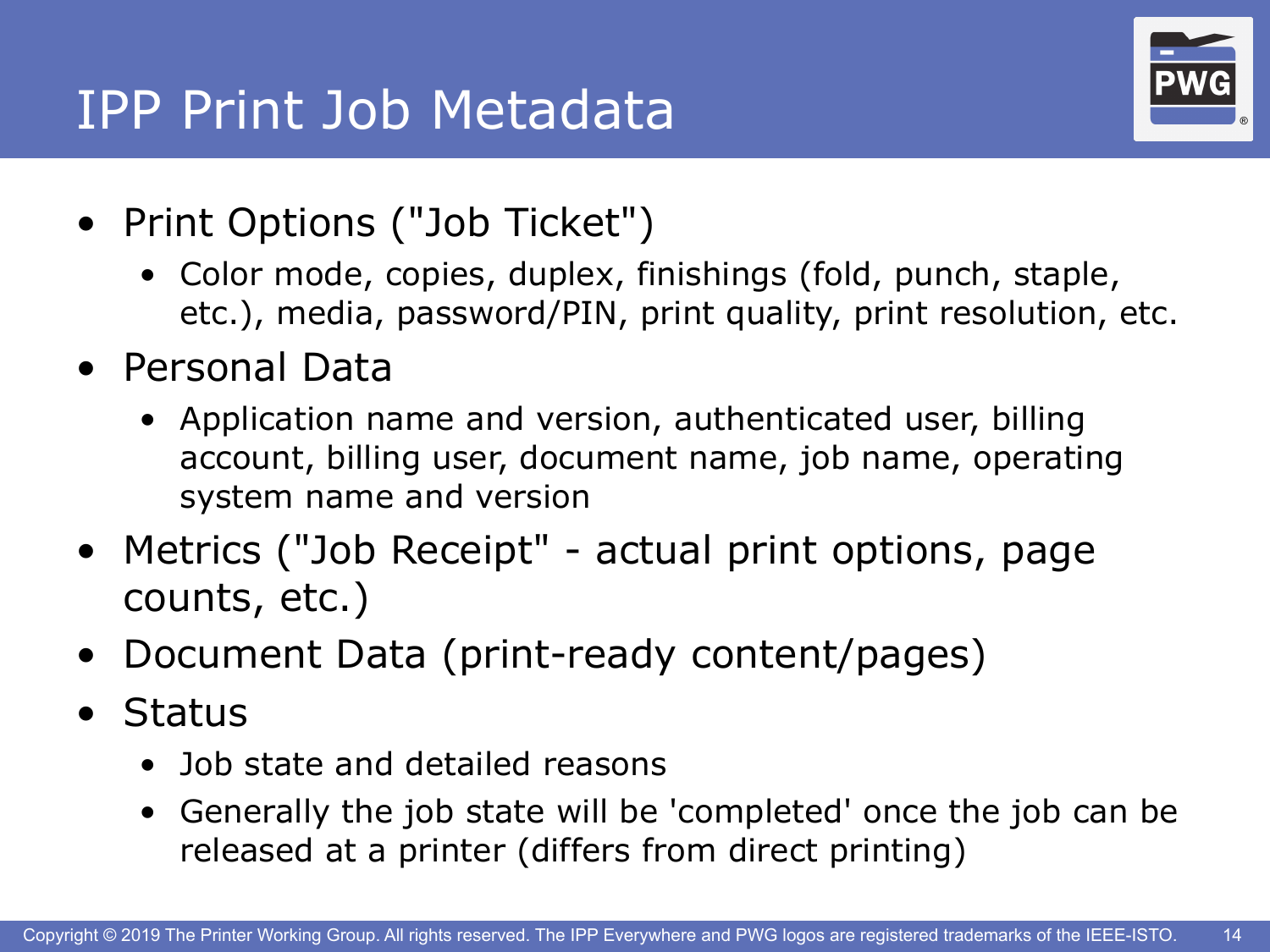#### **IPP Printer Metadata**



- Supported and Default Print Options ("Printer Capabilities")
	- These are generally configured by the Print Service administrator to be a common set for all managed printers
	- Can be customized per End User, e.g., guest users cannot print in color
- Requested/Required Personal Data
	- Allows client to show UI for explicit consent to the sending of the Personal Data to the printer
- Status
	- Print Service state and detailed reasons
	- The state of each managed printer is generally not exposed to End Users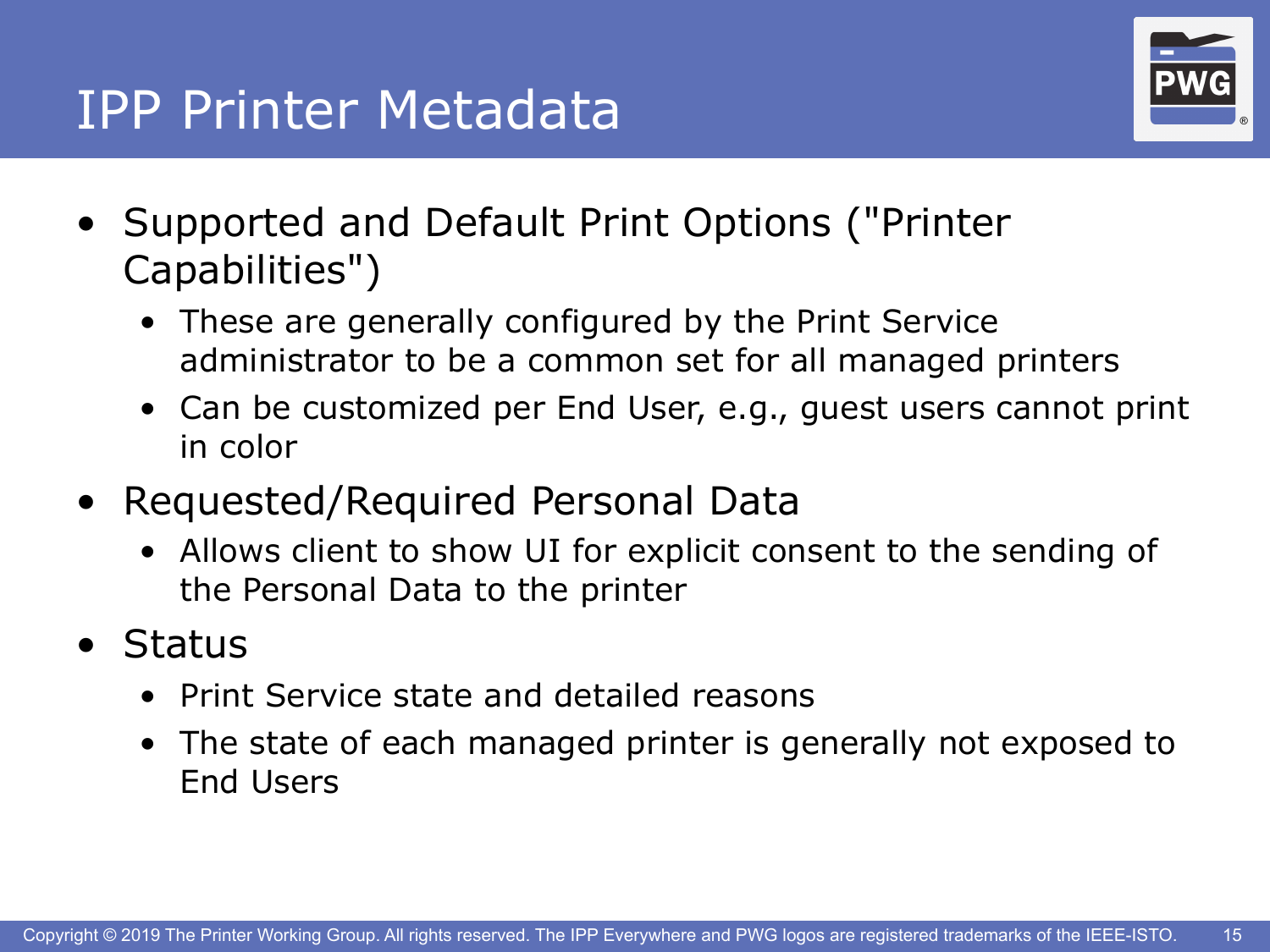

- Client devices are typically configured using ActiveDirectory or DNS-SD to discover the IPP Print Service automatically
	- Manual configuration using "wizards" or configuration profiles also common
- Once configured, the client device:
	- Queries the IPP Print Service to get the OAuth Authorization Service URL, OAuth scope(s), and required and requested metadata
	- If necessary, authorizes with the OAuth Authorization Service
	- If necessary, gets explicit consent from the End User for required and requested metadata
	- Queries the IPP Print Service to get Printer Capabilities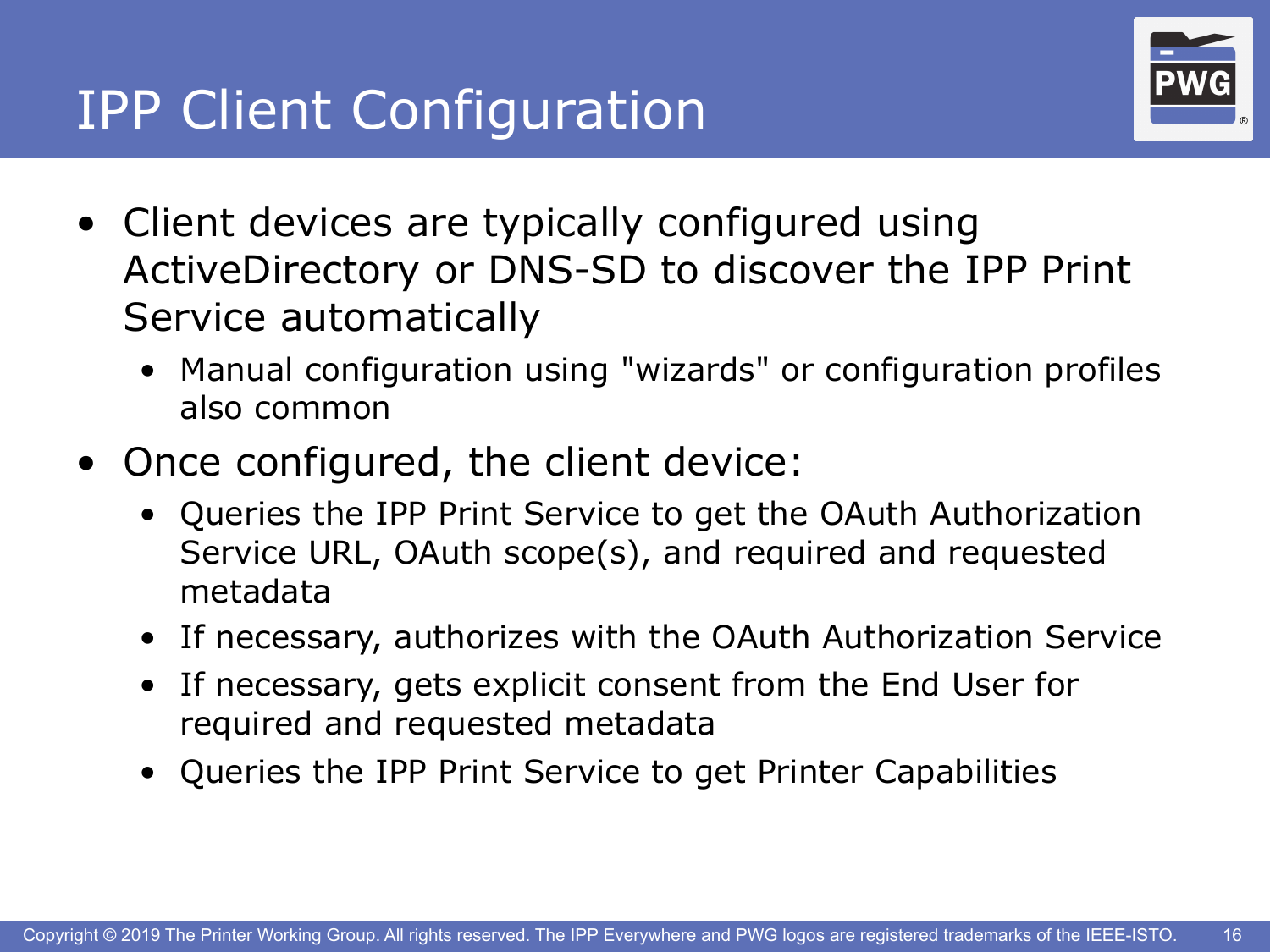## Standard OS Print Dialog **BR**



| 000 |         | <b>Example Application</b>                                |
|-----|---------|-----------------------------------------------------------|
|     |         | Printer: Example Print Service<br>$\bigtriangledown$      |
|     |         | Presets: Default Settings $\triangledown$                 |
|     |         | Black & White 12-Sided<br>Copies:                         |
|     | Preview | Paper Size: A4<br>$\bigtriangledown$                      |
|     |         | Other<br>Pulldown<br>$\bigtriangledown$                   |
|     |         | Pulldown<br>$\overline{\nabla}$<br>$\bullet$<br>$\bullet$ |
|     |         | Pulldown<br>$\blacktriangledown$                          |
|     |         | Options Pulldown $\infty$                                 |
|     |         | $\begin{bmatrix} \text{Cancel} \end{bmatrix}$<br>Print    |
|     |         |                                                           |
|     |         |                                                           |
|     |         |                                                           |
|     |         |                                                           |
|     |         |                                                           |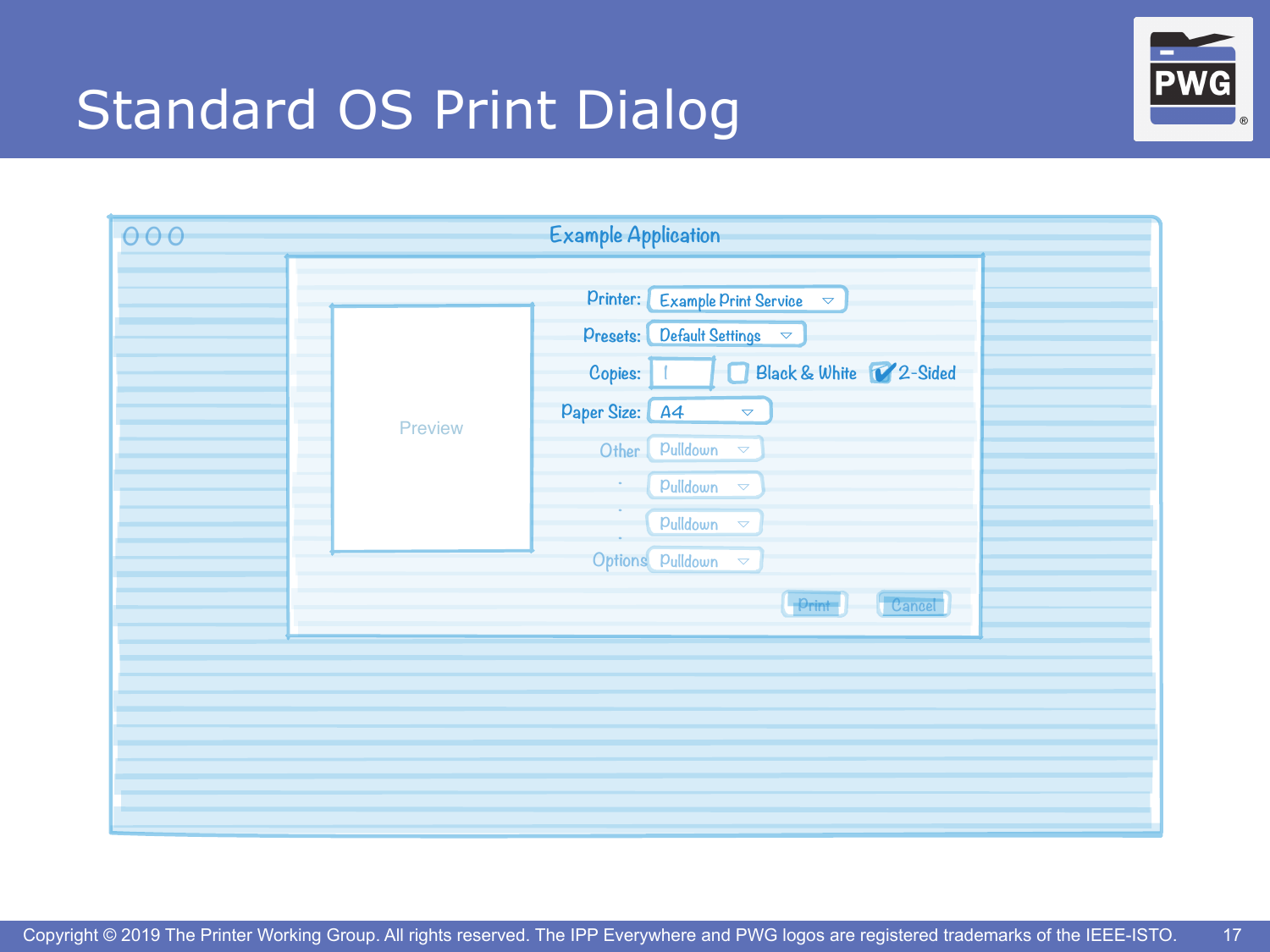## OAuth Authorization from Print Dialog



| 000 | <b>Example Application</b>                                                             |  |
|-----|----------------------------------------------------------------------------------------|--|
|     | Access to printer "Example Print Service" must be authorized:                          |  |
|     | <b>Existing Users</b><br><b>Guests</b>                                                 |  |
|     | Username: john.doe<br>Email:<br>Register<br>1000000000<br>Password:<br>Login<br>Cancel |  |
|     | Cancel <sup>-</sup><br>Print                                                           |  |
|     |                                                                                        |  |